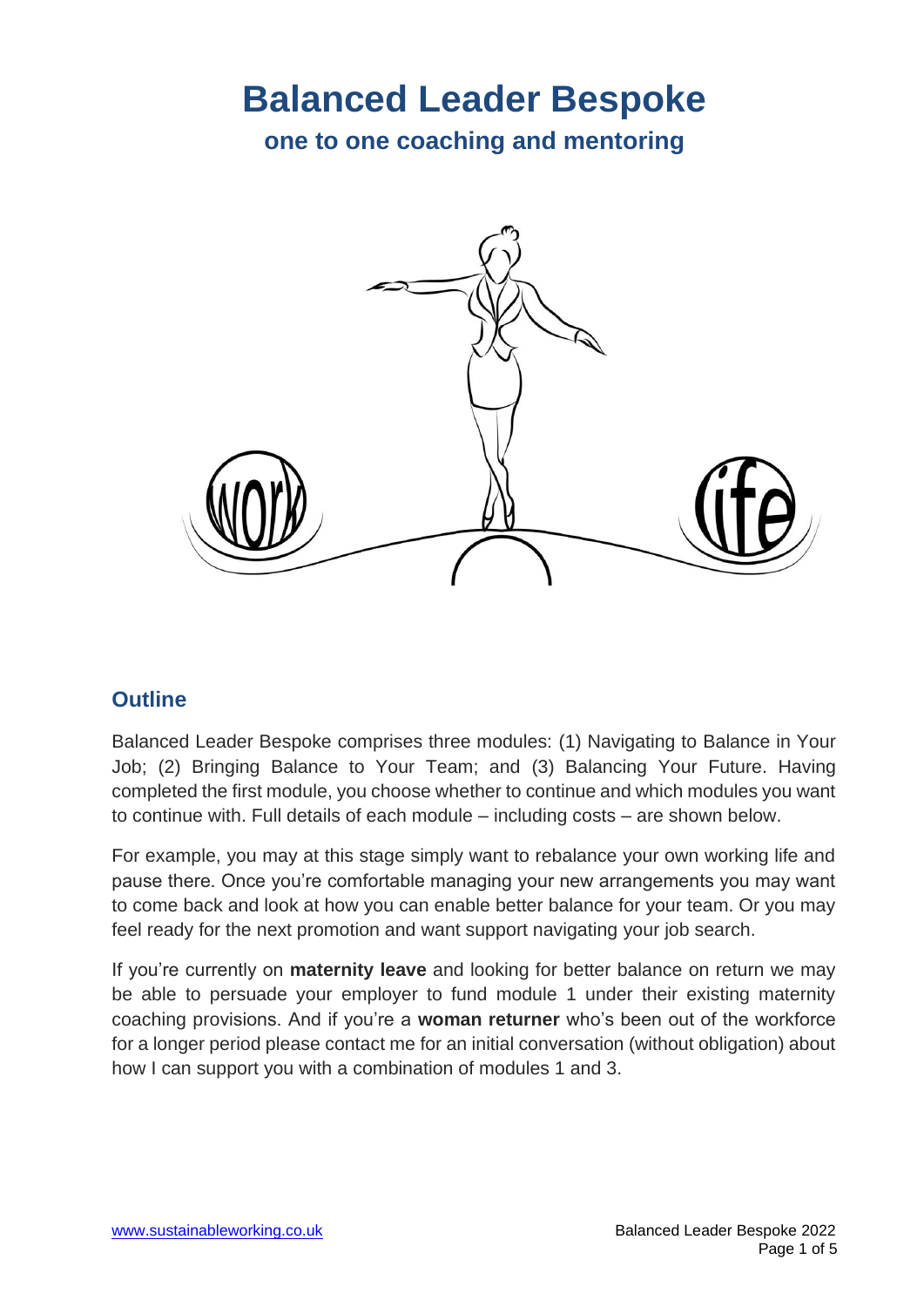# **The Benefits**

Balanced Leader Bespoke will support you to:

- Craft a Quality Flexible Job for yourself so you can Lean In on your terms keeping your feet on the corporate career ladder in a way that suits you;
- Enhance key leadership skills needed to negotiate and navigate Quality Flexible Working arrangements so you remain in control of the process and ensure your success;
- Use Balanced Leadership to accelerate your corporate career;
- Make a positive contribution to the lives of others both at work and at home.

#### **Your coach/mentor**

I'm Anna Meller and I've been specialising in work-life balance matters for almost twenty five years. I'm a working parent and I've worked in high pressure senior roles in the corporate world. So I understand the challenges you face. I've also supported senior managers in a range of organisations to improve their work-life balance. Based on extensive experience I've developed an innovative work-life balance coaching/mentoring model that will empower you to lean in to your corporate career while leading a more balanced life.

You can learn more about me on my website: [www.sustainableworking.co.uk](http://www.sustainableworking.co.uk/) and I'd love to have an initial (no cost, no obligation) conversation with you about how my experience can support you.

### **The details**

Each module is a mixture of coaching, mentoring and email support. We'll be working through exercises and I'll be sharing with you knowledge I've acquired during my work over many years. You will get both performance and transformational coaching to support your Balanced Leader journey.

*Before we start working together we'll have an initial (no cost) conversation of around half an hour. During this time we'll agree exactly how to tailor Balanced Leader Bespoke to your needs and circumstances.*

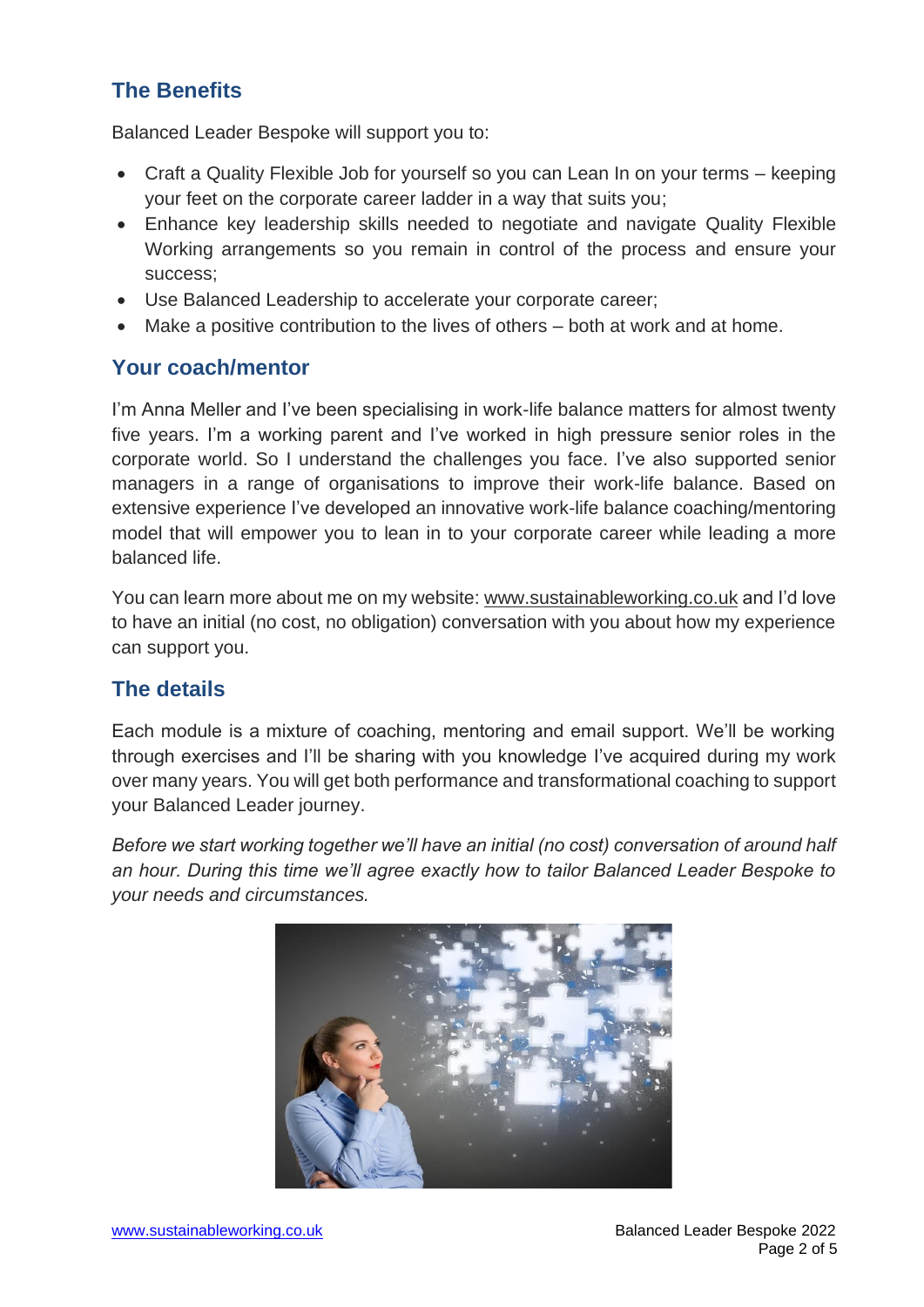# **Module 1: Navigating to Balance in Your Job**

A practical six month coaching and mentoring programme that will get you to the point where you are living a more balanced life while keeping your feet firmly on the corporate career ladder. Over the course of **six months** we will:

- Identify the balance that works for you at this point in your life and build a rich picture that motivates you to take steps towards achieving it.
- Evaluate your skills portfolio against the key competencies needed to establish and maintain a balanced working life; and develop a plan for enhancing the essential ones.
- Prepare and rehearse a sound negotiating case for moving to your preferred way of working.
- Develop a specific plan for managing the transition into your new way of working.
- Identify and address initial challenges.
- Agree a strategy that takes you forward so that you confident of success in working your new arrangement and can continue to progress your career.

**Investment:** £5,000 (or deposit £2,000 + 6 monthly payments of £600)

# **Module 2: Bringing Balance to Your Team**

Six months of group coaching and mentoring during which we will:

- Identify appropriate tools from Positive Psychology that will enable you to facilitate change.
- Look at how you can develop a results focussed working culture that provides more scope for flexibility and balance for you and your team.
- Identify critical stakeholders and develop a strategy for gaining their support.
- Identify the key challenges to manging balanced working and develop a strategy to mitigate concerns.

**Investment:** £6,000 (invoiced monthly @ £500 per month)

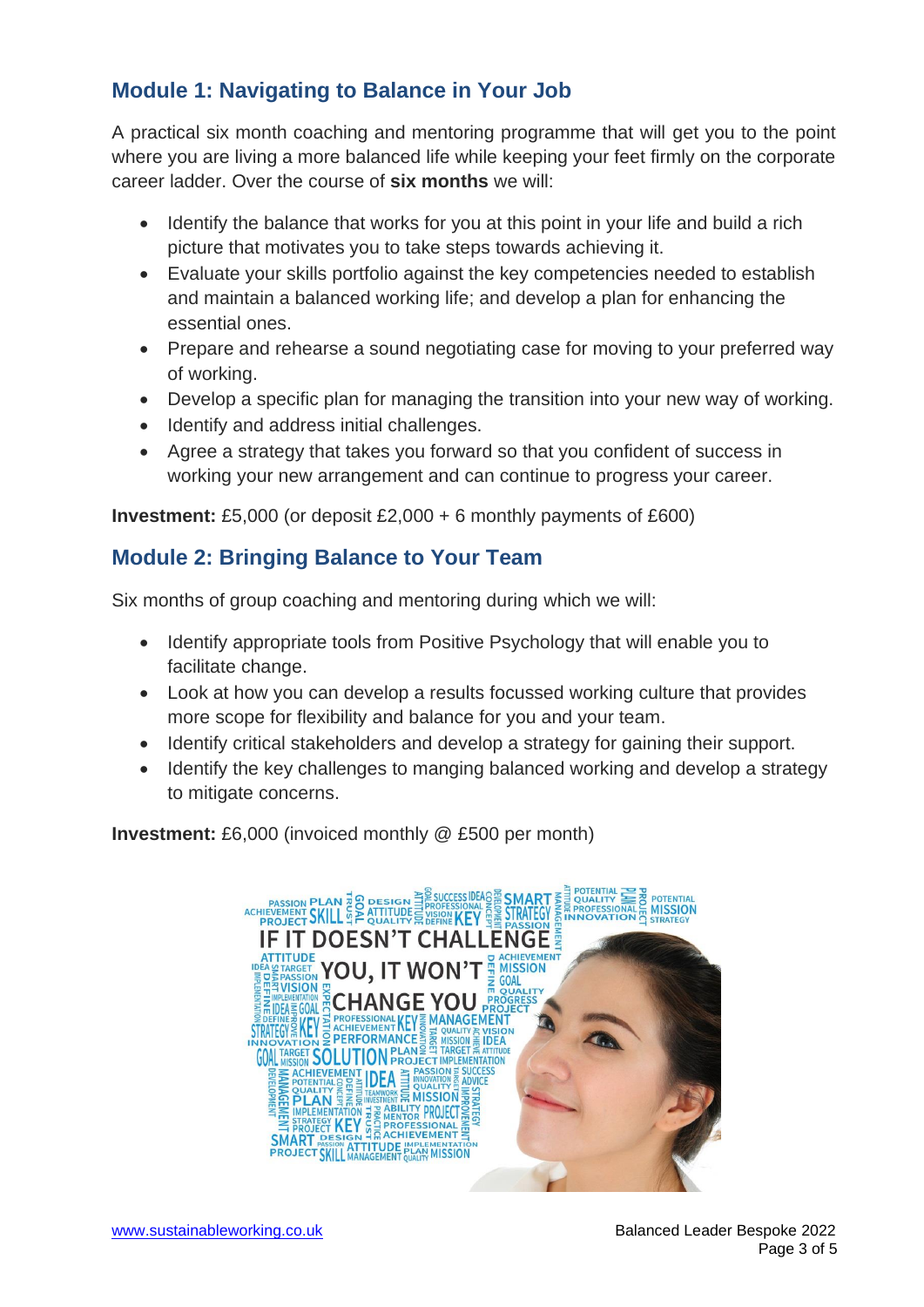## **Module 3: Balancing your future**

A practical three month coaching and mentoring programme with an option for a further three months of support as you settle into your new role. During our time together we will:

- Develop a plan for pursing your career aspirations in the context of living a balanced life.
- Identify the benefits you bring to a new employer when you operate as a Balanced Leader.
- Discuss strategies for negotiating with headhunters and prospective employers.

**Investment:** £3,000 for three months. Optional follow up coaching/mentoring support for a further three months: further single payment of £1,500

#### **Practicalities**

Acceptance onto any coaching module is subject to agreement between you and me that this is appropriate for you at this point in your life. We will explore this in an initial (no cost, no obligation) call which is likely to last around thirty minutes.

All coaching sessions will be held face to face unless your circumstances specifically require an alternative. Sessions can be held at your workplace or at premises arranged by me.

#### **Interested?**

Please get in touch to arrange an initial conversation. Email me: [anna@sustainableworking.co.uk](mailto:anna@sustainableworking.co.uk)

#### **Unconditional guarantee**

*My desire is to empower more women to continue their corporate careers while leading balanced lives. With over twenty five years' experience of working in this area I'm confident my coaching and mentoring will enable you to Lean In on your terms and make your biggest contributions both at work and at home. So I'm prepared to offer you an unconditional guarantee. While it's unlikely to happen, If at any point you feel the process isn't working – and provided you've diligently completed all the exercises asked of you – I will refund your investment without quibble.*